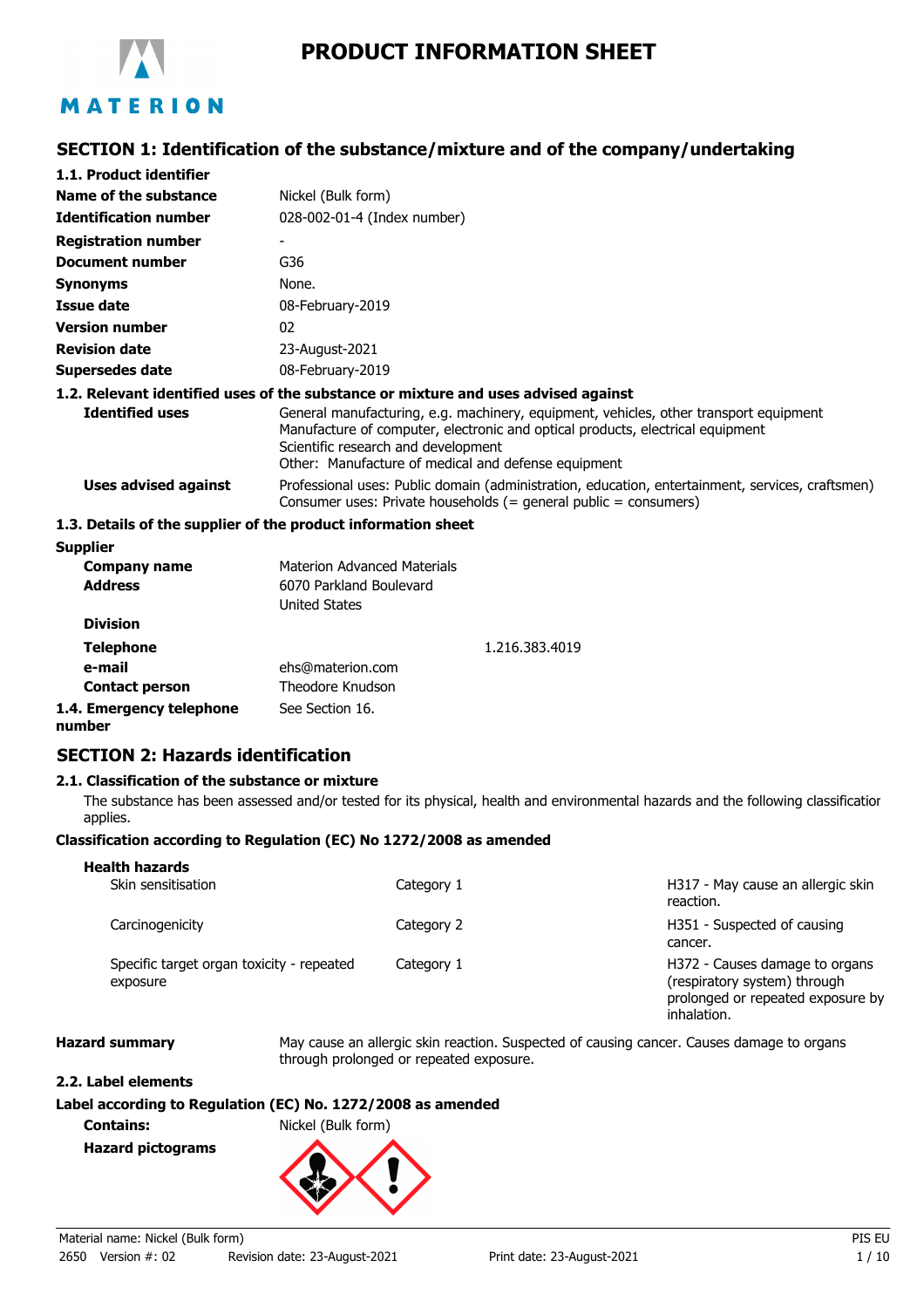| <b>Signal word</b>                                                                                                                                                                                         | Danger                                                                                                                                                                                                                                                                                                                                                                                                                                                                                                                                                                                                                          |
|------------------------------------------------------------------------------------------------------------------------------------------------------------------------------------------------------------|---------------------------------------------------------------------------------------------------------------------------------------------------------------------------------------------------------------------------------------------------------------------------------------------------------------------------------------------------------------------------------------------------------------------------------------------------------------------------------------------------------------------------------------------------------------------------------------------------------------------------------|
| <b>Hazard statements</b>                                                                                                                                                                                   |                                                                                                                                                                                                                                                                                                                                                                                                                                                                                                                                                                                                                                 |
| H317<br>H351<br>H372                                                                                                                                                                                       | May cause an allergic skin reaction.<br>Suspected of causing cancer.<br>Causes damage to organs (respiratory system) through prolonged or repeated exposure by<br>inhalation.                                                                                                                                                                                                                                                                                                                                                                                                                                                   |
| <b>Precautionary statements</b>                                                                                                                                                                            |                                                                                                                                                                                                                                                                                                                                                                                                                                                                                                                                                                                                                                 |
| <b>Prevention</b>                                                                                                                                                                                          |                                                                                                                                                                                                                                                                                                                                                                                                                                                                                                                                                                                                                                 |
| P201<br>P <sub>202</sub><br>P260<br>P <sub>264</sub><br>P <sub>270</sub><br>P <sub>272</sub><br>P <sub>273</sub><br>P <sub>280</sub><br><b>Response</b><br>$P302 + P350$<br>$P308 + P313$<br>$P362 + P364$ | Obtain special instructions before use.<br>Do not handle until all safety precautions have been read and understood.<br>Do not breathe dust/fume/gas/mist/vapours/spray.<br>Wash thoroughly after handling.<br>Do not eat, drink or smoke when using this product.<br>Contaminated work clothing should not be allowed out of the workplace.<br>Avoid release to the environment.<br>Wear protective gloves/protective clothing/eye protection/face protection.<br>If on skin: Wash with plenty of water.<br>If exposed or concerned: Get medical advice/attention.<br>Take off contaminated clothing and wash it before reuse. |
| <b>Storage</b>                                                                                                                                                                                             |                                                                                                                                                                                                                                                                                                                                                                                                                                                                                                                                                                                                                                 |
| P405                                                                                                                                                                                                       | Store locked up.                                                                                                                                                                                                                                                                                                                                                                                                                                                                                                                                                                                                                |
| <b>Disposal</b>                                                                                                                                                                                            |                                                                                                                                                                                                                                                                                                                                                                                                                                                                                                                                                                                                                                 |
| P501                                                                                                                                                                                                       | Dispose of contents/container in accordance with local/regional/national/international regulations.                                                                                                                                                                                                                                                                                                                                                                                                                                                                                                                             |
| <b>Supplemental label</b><br>information                                                                                                                                                                   | For further information, please contact the Product Stewardship Department at +1.216.383.4019.                                                                                                                                                                                                                                                                                                                                                                                                                                                                                                                                  |
| 2.3. Other hazards                                                                                                                                                                                         | Not a PBT or vPvB substance or mixture.                                                                                                                                                                                                                                                                                                                                                                                                                                                                                                                                                                                         |
|                                                                                                                                                                                                            |                                                                                                                                                                                                                                                                                                                                                                                                                                                                                                                                                                                                                                 |

# **SECTION 3: Composition/information on ingredients**

**3.1. Substances**

**media**

# **General information**

| <b>Chemical name</b> | $\frac{0}{0}$                                                             | No.                    | CAS-No. / EC REACH Registration No. Index No. |              | <b>Notes</b> |
|----------------------|---------------------------------------------------------------------------|------------------------|-----------------------------------------------|--------------|--------------|
| Nickel (Bulk form)   | 100                                                                       | 7440-02-0<br>231-111-4 |                                               | 028-002-01-4 |              |
|                      | <b>Classification:</b> Skin Sens. 1; H317, Carc. 2; H351, STOT RE 1; H372 |                        |                                               |              | 7,S          |

# **SECTION 4: First aid measures**

General information **If** you feel unwell, seek medical advice (show the label where possible).

| 4.1. Description of first aid measures                                                   |                                                                                          |  |  |
|------------------------------------------------------------------------------------------|------------------------------------------------------------------------------------------|--|--|
| <b>Inhalation</b>                                                                        | Move to fresh air. Call a physician if symptoms develop or persist.                      |  |  |
| <b>Skin contact</b>                                                                      | Wash off with soap and water. Get medical attention if irritation develops and persists. |  |  |
| Eye contact                                                                              | Rinse with water. Get medical attention if irritation develops and persists.             |  |  |
| <b>Ingestion</b>                                                                         | Rinse mouth. Get medical attention if symptoms occur.                                    |  |  |
| 4.2. Most important<br>symptoms and effects, both<br>acute and delayed                   | May cause an allergic skin reaction.                                                     |  |  |
| 4.3. Indication of any<br>immediate medical attention<br>and special treatment<br>needed | Treat symptomatically.                                                                   |  |  |
| <b>SECTION 5: Firefighting measures</b>                                                  |                                                                                          |  |  |
| <b>General fire hazards</b>                                                              | No unusual fire or explosion hazards noted.                                              |  |  |
| 5.1. Extinguishing media<br>Suitable extinguishing<br>media                              | Powder. Dry sand. Water Spray or Fog                                                     |  |  |

**Unsuitable extinguishing** Carbon dioxide (CO2).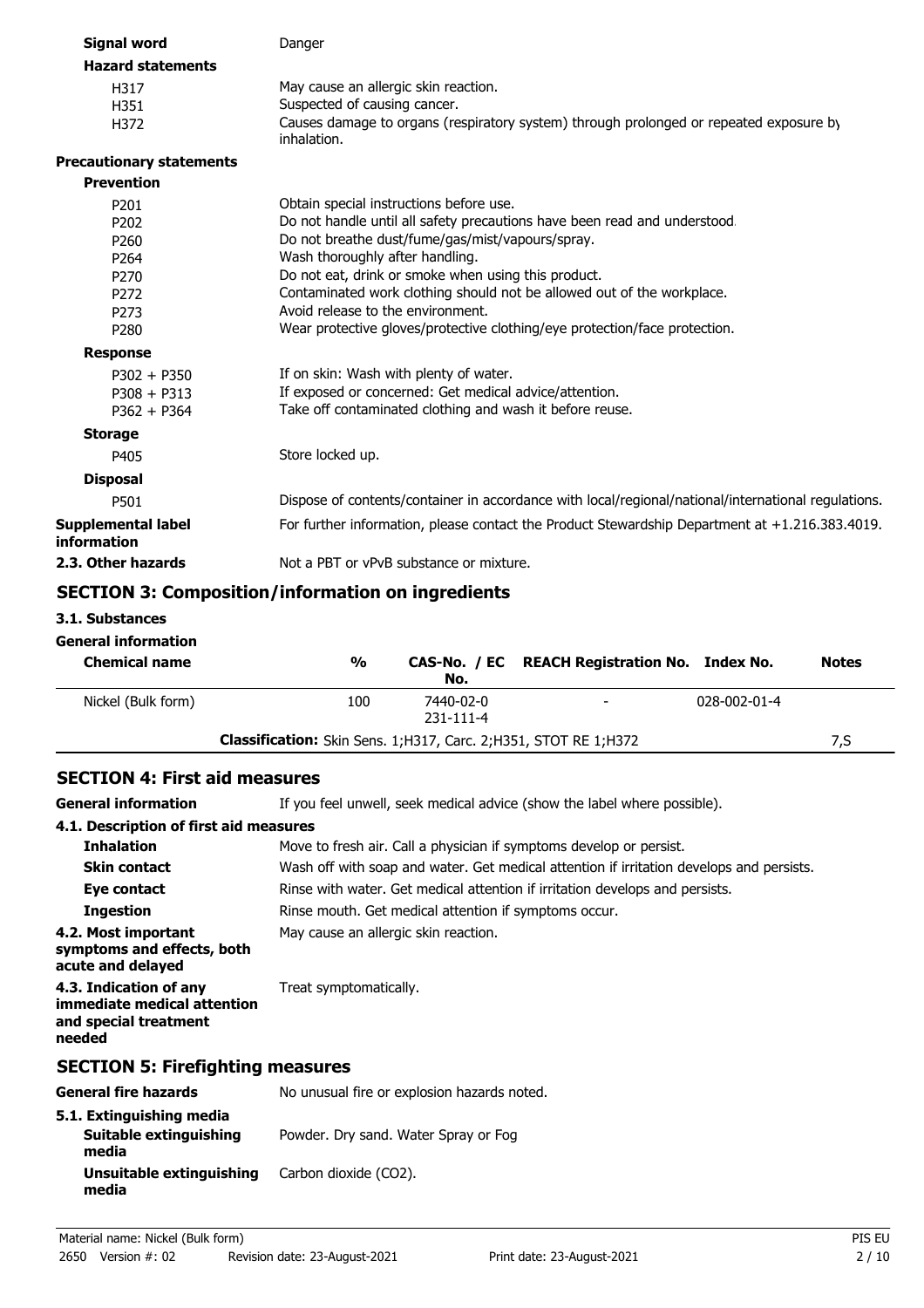| 5.2. Special hazards arising<br>from the substance or<br>mixture                           | No unusual fire or explosion hazards noted.                                                |
|--------------------------------------------------------------------------------------------|--------------------------------------------------------------------------------------------|
| 5.3. Advice for firefighters<br><b>Special protective</b><br>equipment for<br>firefighters | Wear suitable protective equipment.                                                        |
| <b>Special firefighting</b><br>procedures                                                  | Move containers from fire area if you can do so without risk.                              |
| <b>Specific methods</b>                                                                    | Use standard firefighting procedures and consider the hazards of other involved materials. |
| CECTION E. Accidental velopes measures                                                     |                                                                                            |

## **SECTION 6: Accidental release measures**

|                                                              | 6.1. Personal precautions, protective equipment and emergency procedures                                                                                   |
|--------------------------------------------------------------|------------------------------------------------------------------------------------------------------------------------------------------------------------|
| For non-emergency<br>personnel                               | Keep unnecessary personnel away. Wear appropriate protective equipment and clothing during<br>clean-up. For personal protection, see section 8 of the PIS. |
| For emergency<br>responders                                  | Keep unnecessary personnel away. Use personal protection recommended in Section 8 of the PIS.                                                              |
| 6.2. Environmental<br>precautions                            | Avoid discharge into drains, water courses or onto the ground.                                                                                             |
| 6.3. Methods and material for<br>containment and cleaning up | Stop the flow of material, if this is without risk. For waste disposal, see section 13 of the PIS.                                                         |
| 6.4. Reference to other<br>sections                          | For personal protection, see section 8 of the PIS. For waste disposal, see section 13 of the PIS.                                                          |
| <b>SECTION 7: Handling and storage</b>                       |                                                                                                                                                            |

#### Do not handle until all safety precautions have been read and understood. Wear appropriate personal protective equipment. Wash hands thoroughly after handling. **7.1. Precautions for safe handling 7.2. Conditions for safe** Store locked up. Store away from incompatible materials (see Section 10 of the PIS). **storage, including any incompatibilities 7.3. Specific end use(s)** Not available.

## **SECTION 8: Exposure controls/personal protection**

## **8.1. Control parameters**

# **Occupational exposure limits**

## **Austria. TRK List, OEL Ordinance (GwV), BGBl. II, no. 184/2001**

| Austria. TRK List, OEL Ordinance (GwV), BGBI. II, no. 184/2001<br><b>Material</b>                                          | Type        | <b>Value</b>           | <b>Form</b>     |  |
|----------------------------------------------------------------------------------------------------------------------------|-------------|------------------------|-----------------|--|
| Nickel (Bulk form) (CAS<br>7440-02-0)                                                                                      | <b>STEL</b> | 2 mg/m $3$             | Inhalable dust. |  |
|                                                                                                                            | <b>TWA</b>  | $0.5 \text{ mg/m}$     | Inhalable dust. |  |
| <b>Belgium. Exposure Limit Values</b>                                                                                      |             |                        |                 |  |
| <b>Material</b>                                                                                                            | <b>Type</b> | <b>Value</b>           |                 |  |
| Nickel (Bulk form) (CAS<br>7440-02-0)                                                                                      | <b>TWA</b>  | 1 mg/m3                |                 |  |
| Bulgaria. OELs. Regulation No 13 on protection of workers against risks of exposure to chemical agents at work<br>Material | Type        | <b>Value</b>           |                 |  |
| Nickel (Bulk form) (CAS<br>7440-02-0)                                                                                      | <b>TWA</b>  | $0,05 \,\mathrm{mg/m}$ |                 |  |
| Croatia. Dangerous Substance Exposure Limit Values in the Workplace (ELVs), Annexes 1 and 2, Narodne Novine,<br>13/09      |             |                        |                 |  |
| <b>Material</b>                                                                                                            | <b>Type</b> | <b>Value</b>           |                 |  |
| Nickel (Bulk form) (CAS<br>7440-02-0)                                                                                      | <b>MAC</b>  | $0,5$ mg/m3            |                 |  |
| Cyprus. OELs. Control of factory atmosphere and dangerous substances in factories regulation, PI 311/73, as<br>amended.    |             |                        |                 |  |
| <b>Material</b>                                                                                                            | <b>Type</b> | <b>Value</b>           |                 |  |
| Nickel (Bulk form) (CAS<br>7440-02-0)                                                                                      | <b>TWA</b>  | 1 mg/m3                |                 |  |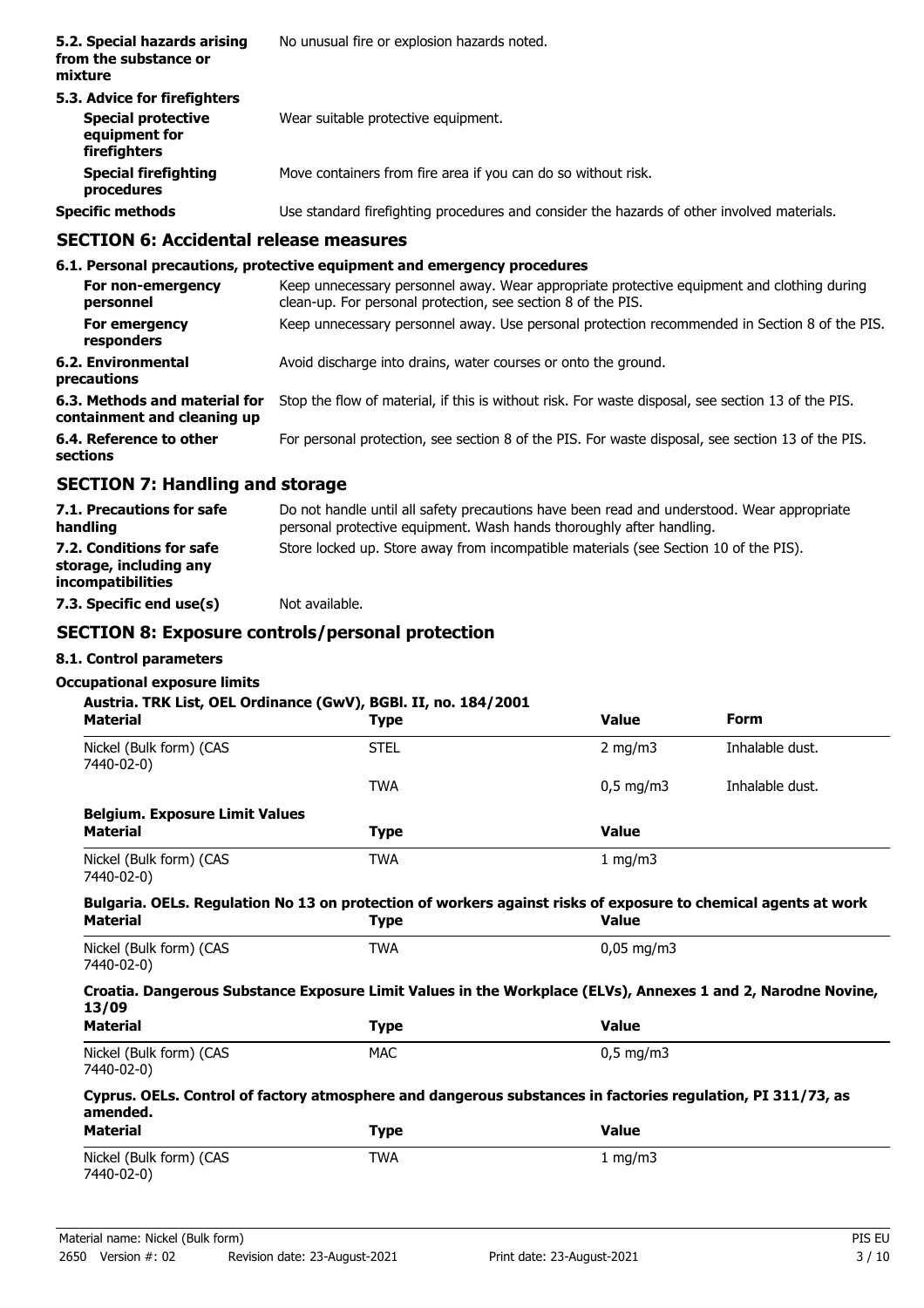| <b>Czech Republic. OELs. Government Decree 361</b><br><b>Material</b>                                                  | <b>Type</b> | <b>Value</b>          | <b>Form</b>          |
|------------------------------------------------------------------------------------------------------------------------|-------------|-----------------------|----------------------|
| Nickel (Bulk form) (CAS<br>7440-02-0)                                                                                  | Ceiling     | 1 mg/m3               | Aerosol, inhalable.  |
|                                                                                                                        | <b>TWA</b>  | $0,5$ mg/m3           | Aerosol, inhalable.  |
| <b>Denmark. Exposure Limit Values</b><br><b>Material</b>                                                               | <b>Type</b> | <b>Value</b>          | <b>Form</b>          |
| Nickel (Bulk form) (CAS<br>7440-02-0)                                                                                  | <b>TLV</b>  | $0.05$ mg/m3          | Dust.                |
| Estonia. OELs. Occupational Exposure Limits of Hazardous Substances (Regulation No. 105/2001, Annex), as<br>amended    |             |                       |                      |
| <b>Material</b>                                                                                                        | <b>Type</b> | <b>Value</b>          |                      |
| Nickel (Bulk form) (CAS<br>7440-02-0)                                                                                  | <b>TWA</b>  | $0,5$ mg/m3           |                      |
| <b>Finland. Workplace Exposure Limits</b><br><b>Material</b>                                                           | <b>Type</b> | <b>Value</b>          | <b>Form</b>          |
| Nickel (Bulk form) (CAS<br>7440-02-0)                                                                                  | <b>TWA</b>  | $0,01$ mg/m3          | Respirable.          |
| France. Threshold Limit Values (VLEP) for Occupational Exposure to Chemicals in France, INRS ED 984<br><b>Material</b> | <b>Type</b> | <b>Value</b>          |                      |
| Nickel (Bulk form) (CAS<br>7440-02-0)                                                                                  | <b>VME</b>  | 1 mg/m3               |                      |
| <b>Regulatory status:</b> Indicative limit (VL)                                                                        |             |                       |                      |
| Germany. TRGS 900, Limit Values in the Ambient Air at the Workplace<br><b>Material</b>                                 | <b>Type</b> | <b>Value</b>          | Form                 |
| Nickel (Bulk form) (CAS                                                                                                | <b>AGW</b>  | $0,03$ mg/m3          | Inhalable fraction.  |
| 7440-02-0)                                                                                                             |             | $0,006$ mg/m3         | Respirable fraction. |
| Greece. OELs (Decree No. 90/1999, as amended)<br><b>Material</b>                                                       | <b>Type</b> | <b>Value</b>          |                      |
| Nickel (Bulk form) (CAS<br>7440-02-0)                                                                                  | <b>TWA</b>  | 1 mg/m3               |                      |
| Hungary. OELs. Joint Decree on Chemical Safety of Workplaces<br><b>Material</b>                                        | <b>Type</b> | <b>Value</b>          |                      |
| Nickel (Bulk form) (CAS<br>7440-02-0)                                                                                  | Ceiling     | $0,1$ mg/m3           |                      |
| Iceland. OELs. Regulation 154/1999 on occupational exposure limits<br><b>Material</b>                                  | <b>Type</b> | <b>Value</b>          | Form                 |
| Nickel (Bulk form) (CAS<br>7440-02-0)                                                                                  | <b>TWA</b>  | $0,05$ mg/m3<br>Dust. |                      |
| <b>Ireland. Occupational Exposure Limits</b><br>Material                                                               | <b>Type</b> | <b>Value</b>          |                      |
| Nickel (Bulk form) (CAS<br>7440-02-0)                                                                                  | <b>TWA</b>  | $0,5$ mg/m3           |                      |
| <b>Italy. Occupational Exposure Limits</b><br><b>Material</b>                                                          | <b>Type</b> | <b>Value</b>          | Form                 |
| Nickel (Bulk form) (CAS<br>7440-02-0)                                                                                  | <b>TWA</b>  | $1,5$ mg/m3           | Inhalable fraction.  |
| Latvia. OELs. Occupational exposure limit values of chemical substances in work environment<br><b>Material</b>         | <b>Type</b> | <b>Value</b>          |                      |
| Nickel (Bulk form) (CAS                                                                                                | <b>TWA</b>  | $0,05$ mg/m3          |                      |
| 7440-02-0)                                                                                                             |             |                       |                      |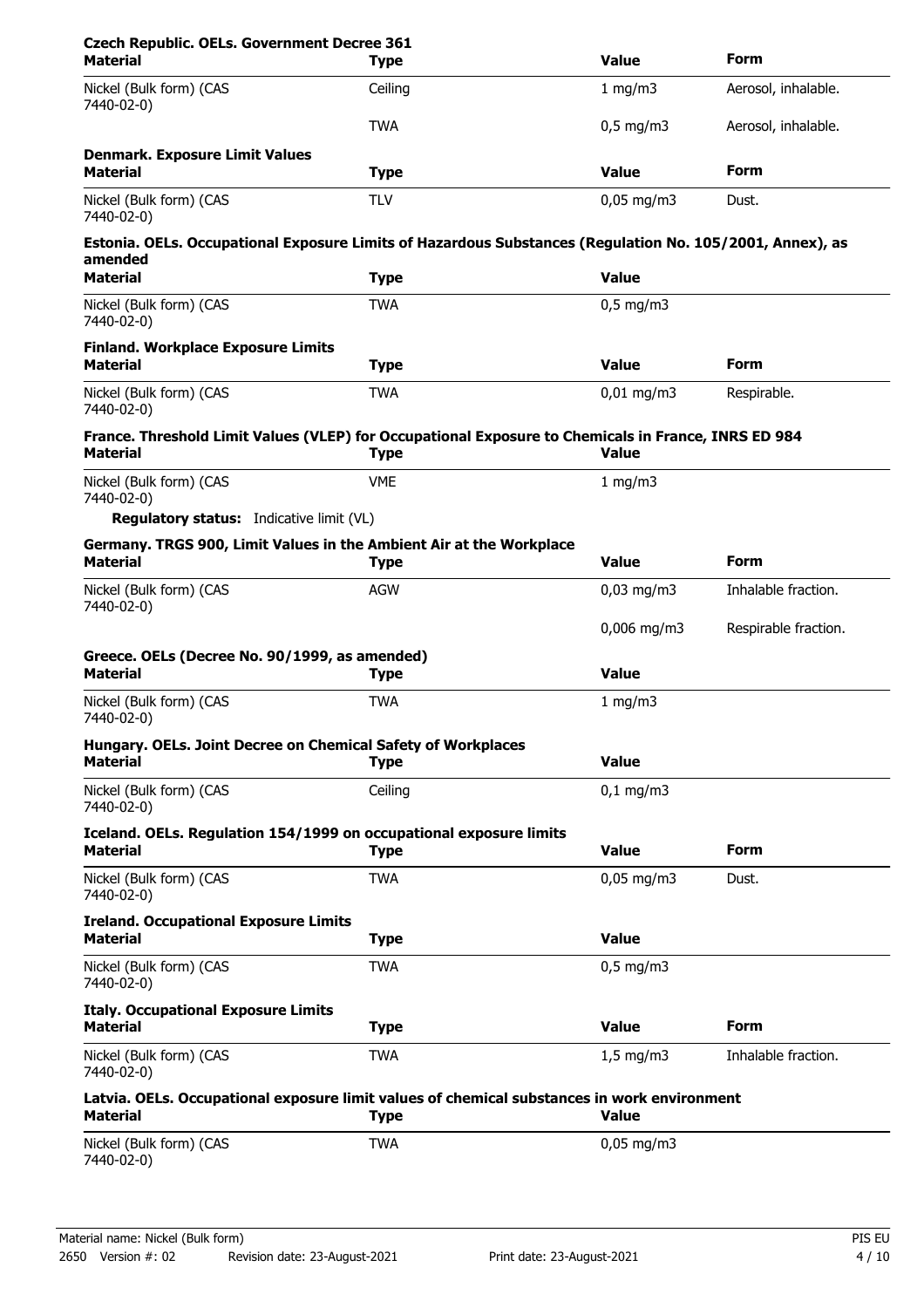| <b>Material</b>                                                                                                                                                                            | <b>Type</b>                                                                   |                    |                 | <b>Value</b>           |                                                                                                                             |
|--------------------------------------------------------------------------------------------------------------------------------------------------------------------------------------------|-------------------------------------------------------------------------------|--------------------|-----------------|------------------------|-----------------------------------------------------------------------------------------------------------------------------|
| Nickel (Bulk form) (CAS<br>7440-02-0)                                                                                                                                                      | <b>TWA</b>                                                                    |                    |                 | $0,5$ mg/m3            |                                                                                                                             |
| <b>Material</b>                                                                                                                                                                            | Norway. Administrative Norms for Contaminants in the Workplace<br><b>Type</b> |                    | <b>Value</b>    |                        |                                                                                                                             |
| Nickel (Bulk form) (CAS<br>7440-02-0)                                                                                                                                                      | <b>TLV</b>                                                                    |                    |                 | $0,05 \,\mathrm{mg/m}$ |                                                                                                                             |
| Poland. Ordinance of the Minister of Labour and Social Policy on 6 June 2014 on the maximum permissible<br><b>Material</b>                                                                 | <b>Type</b>                                                                   |                    | <b>Value</b>    |                        | concentrations and intensities of harmful health factors in the work environment, Journal of Laws 2014, item 817            |
| Nickel (Bulk form) (CAS                                                                                                                                                                    | <b>TWA</b>                                                                    |                    |                 | $0,25$ mg/m3           |                                                                                                                             |
| 7440-02-0)                                                                                                                                                                                 |                                                                               |                    |                 |                        |                                                                                                                             |
| Portugal. VLEs. Norm on occupational exposure to chemical agents (NP 1796)<br><b>Material</b>                                                                                              | <b>Type</b>                                                                   |                    | <b>Value</b>    |                        | Form                                                                                                                        |
| Nickel (Bulk form) (CAS<br>7440-02-0)                                                                                                                                                      | <b>TWA</b>                                                                    |                    |                 | $1,5$ mg/m3            | Inhalable fraction.                                                                                                         |
| Romania. OELs. Protection of workers from exposure to chemical agents at the workplace<br><b>Material</b>                                                                                  | <b>Type</b>                                                                   |                    | <b>Value</b>    |                        |                                                                                                                             |
| Nickel (Bulk form) (CAS<br>7440-02-0)                                                                                                                                                      | <b>STEL</b>                                                                   |                    |                 | $0,5$ mg/m3            |                                                                                                                             |
|                                                                                                                                                                                            | <b>TWA</b>                                                                    |                    |                 | $0,1$ mg/m3            |                                                                                                                             |
| <b>Material</b>                                                                                                                                                                            | <b>Type</b>                                                                   |                    | <b>Value</b>    |                        | Slovakia. OELs for carcinogens and mutagens. Regulation No. 46/2002 on carcinogenic and mutagenic substances<br><b>Form</b> |
| Nickel (Bulk form) (CAS<br>7440-02-0)                                                                                                                                                      | <b>TWA</b>                                                                    |                    |                 | $0,05$ mg/m3           | Inhalable fraction.                                                                                                         |
| Slovenia. OELs. Regulations concerning protection of workers against risks due to exposure to chemicals while<br>working (Official Gazette of the Republic of Slovenia)<br><b>Material</b> | <b>Type</b>                                                                   |                    | <b>Value</b>    |                        | <b>Form</b>                                                                                                                 |
| Nickel (Bulk form) (CAS<br>7440-02-0)                                                                                                                                                      | <b>TWA</b>                                                                    |                    |                 | $0,006$ mg/m3          | Respirable fraction.                                                                                                        |
| <b>Spain. Occupational Exposure Limits</b><br><b>Material</b>                                                                                                                              | <b>Type</b>                                                                   |                    | <b>Value</b>    |                        |                                                                                                                             |
| Nickel (Bulk form) (CAS<br>7440-02-0)                                                                                                                                                      | <b>TWA</b>                                                                    |                    |                 | 1 mg/m3                |                                                                                                                             |
| Sweden. OELs. Work Environment Authority (AV), Occupational Exposure Limit Values (AFS 2015:7)<br><b>Material</b>                                                                          | <b>Type</b>                                                                   |                    | <b>Value</b>    |                        | Form                                                                                                                        |
| Nickel (Bulk form) (CAS<br>7440-02-0)                                                                                                                                                      | <b>TWA</b>                                                                    |                    |                 | $0,5 \text{ mg/m}$     | Total dust.                                                                                                                 |
| Switzerland. SUVA Grenzwerte am Arbeitsplatz<br><b>Material</b>                                                                                                                            | <b>Type</b>                                                                   |                    | <b>Value</b>    |                        | <b>Form</b>                                                                                                                 |
| Nickel (Bulk form) (CAS<br>7440-02-0)                                                                                                                                                      | <b>TWA</b>                                                                    |                    |                 | $0,5$ mg/m3            | Inhalable fraction.                                                                                                         |
| UK. EH40 Workplace Exposure Limits (WELs)                                                                                                                                                  | <b>Type</b>                                                                   |                    | <b>Value</b>    |                        |                                                                                                                             |
| <b>Material</b>                                                                                                                                                                            |                                                                               |                    |                 | $0,5$ mg/m3            |                                                                                                                             |
| Nickel (Bulk form) (CAS<br>7440-02-0)                                                                                                                                                      | <b>TWA</b>                                                                    |                    |                 |                        |                                                                                                                             |
| <b>Biological limit values</b>                                                                                                                                                             |                                                                               |                    |                 |                        |                                                                                                                             |
| 2, Government Decree 432/2003 Sb.<br><b>Material</b>                                                                                                                                       | <b>Value</b>                                                                  | <b>Determinant</b> | <b>Specimen</b> | <b>Sampling Time</b>   | Czech Republic. Limit Values for Indictators of Biological Exposure Tests in Urine and Blood, Annex 2, Tables 1 and         |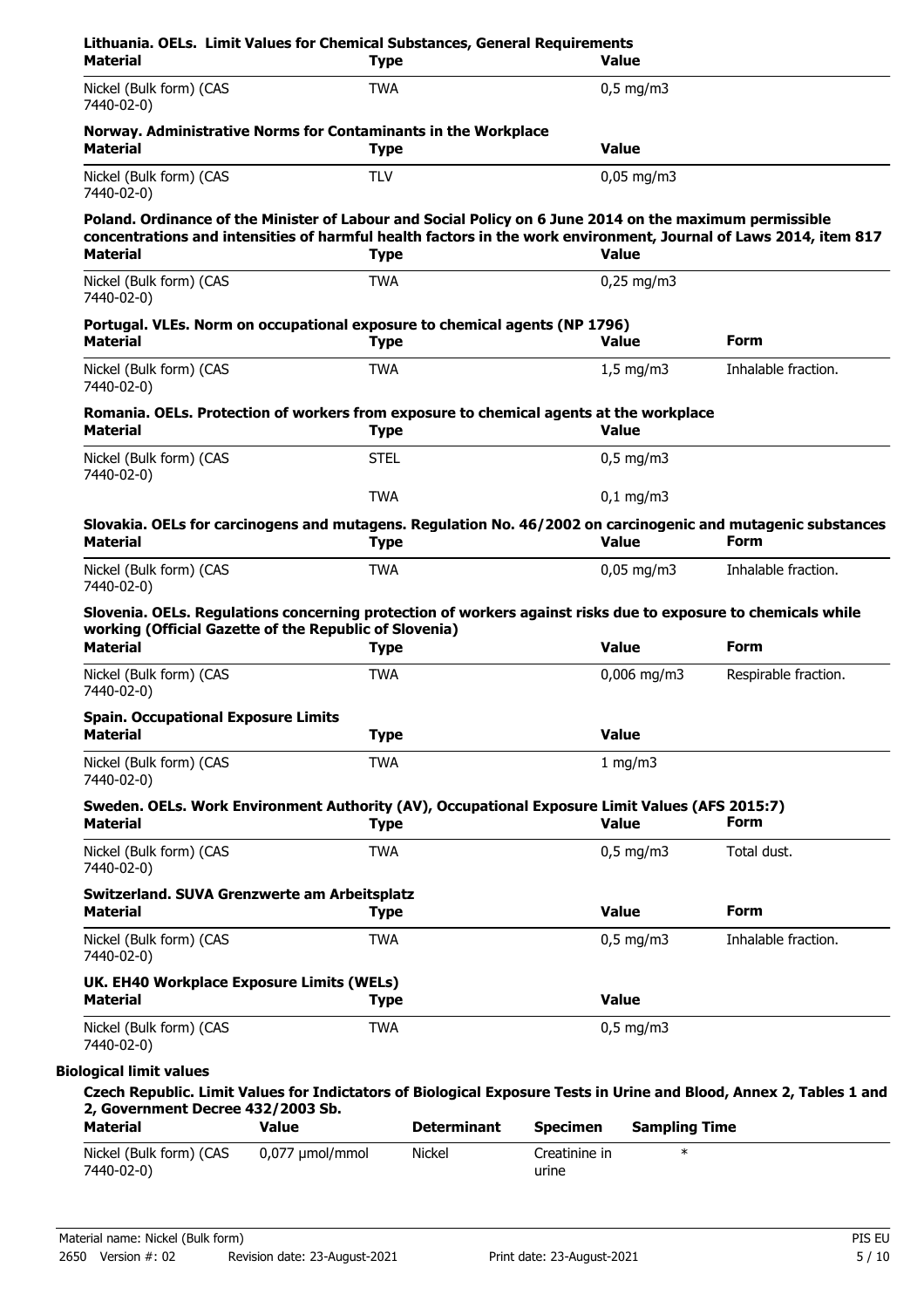## **Czech Republic. Limit Values for Indictators of Biological Exposure Tests in Urine and Blood, Annex 2, Tables 1 and 2, Government Decree 432/2003 Sb.**

| <b>Material</b>                                                               | Value                 | <b>Determinant</b>                                                      | <b>Specimen</b>                   | <b>Sampling Time</b>                                                                                                                                                                                                                                                                              |
|-------------------------------------------------------------------------------|-----------------------|-------------------------------------------------------------------------|-----------------------------------|---------------------------------------------------------------------------------------------------------------------------------------------------------------------------------------------------------------------------------------------------------------------------------------------------|
|                                                                               | $0,04$ mg/g           | <b>Nickel</b>                                                           | Creatinine in<br>urine            | $\ast$                                                                                                                                                                                                                                                                                            |
| * - For sampling details, please see the source document.                     |                       |                                                                         |                                   |                                                                                                                                                                                                                                                                                                   |
| <b>Material</b>                                                               | <b>Value</b>          | <b>Determinant</b>                                                      | <b>Specimen</b>                   | Finland. HTP-arvot, App 2., Biological Limit Values, (BRA/BGV), Social Affairs and Ministry of Health<br><b>Sampling Time</b>                                                                                                                                                                     |
| Nickel (Bulk form) (CAS<br>7440-02-0)                                         | $0,1$ umol/l          | <b>Nickel</b>                                                           | Urine                             | $\ast$                                                                                                                                                                                                                                                                                            |
| * - For sampling details, please see the source document.                     |                       |                                                                         |                                   |                                                                                                                                                                                                                                                                                                   |
|                                                                               |                       |                                                                         |                                   | Hungary. Chemical Safety at Workplace Ordinance Joint Decree No. 25/2000 (Annex 2): Permissible limit values                                                                                                                                                                                      |
| of biological exposure (effect) indices                                       |                       |                                                                         |                                   |                                                                                                                                                                                                                                                                                                   |
| <b>Material</b>                                                               | <b>Value</b>          | <b>Determinant</b>                                                      | <b>Specimen</b>                   | <b>Sampling Time</b>                                                                                                                                                                                                                                                                              |
| Nickel (Bulk form) (CAS<br>7440-02-0)                                         | $0,02$ mg/g           | Nickel                                                                  | Creatinine in<br>urine            | $\ast$                                                                                                                                                                                                                                                                                            |
|                                                                               | 0,038 µmol/mmol       | <b>Nickel</b>                                                           | Creatinine in<br>urine            | $\ast$                                                                                                                                                                                                                                                                                            |
| * - For sampling details, please see the source document.                     |                       |                                                                         |                                   |                                                                                                                                                                                                                                                                                                   |
| Switzerland. BAT-Werte (Biological Limit Values in the Workplace as per SUVA) |                       |                                                                         |                                   |                                                                                                                                                                                                                                                                                                   |
| <b>Material</b>                                                               | <b>Value</b>          | <b>Determinant</b>                                                      | <b>Specimen</b>                   | <b>Sampling Time</b>                                                                                                                                                                                                                                                                              |
| Nickel (Bulk form) (CAS<br>7440-02-0)                                         | $45 \mu g/l$          | <b>Nickel</b>                                                           | Urine                             | $\ast$                                                                                                                                                                                                                                                                                            |
| * - For sampling details, please see the source document.                     |                       |                                                                         |                                   |                                                                                                                                                                                                                                                                                                   |
| <b>Recommended monitoring</b><br>procedures                                   |                       | Follow standard monitoring procedures.                                  |                                   |                                                                                                                                                                                                                                                                                                   |
| <b>Derived no effect levels</b><br>(DNELs)                                    | Not available.        |                                                                         |                                   |                                                                                                                                                                                                                                                                                                   |
| <b>Predicted no effect</b><br>concentrations (PNECs)                          | Not available.        |                                                                         |                                   |                                                                                                                                                                                                                                                                                                   |
| <b>Exposure guidelines</b>                                                    |                       |                                                                         |                                   |                                                                                                                                                                                                                                                                                                   |
| working (Official Gazette of the Republic of Slovenia)                        |                       |                                                                         |                                   | Slovenia. OELs. Regulations concerning protection of workers against risks due to exposure to chemicals while                                                                                                                                                                                     |
| Nickel (Bulk form) (CAS 7440-02-0)                                            |                       |                                                                         | Can be absorbed through the skin. |                                                                                                                                                                                                                                                                                                   |
| 8.2. Exposure controls                                                        |                       |                                                                         |                                   |                                                                                                                                                                                                                                                                                                   |
| <b>Appropriate engineering</b><br>controls                                    |                       | established, maintain airborne levels to an acceptable level.           |                                   | Good general ventilation should be used. Ventilation rates should be matched to conditions. If<br>applicable, use process enclosures, local exhaust ventilation, or other engineering controls to<br>maintain airborne levels below recommended exposure limits. If exposure limits have not been |
| Individual protection measures, such as personal protective equipment         |                       |                                                                         |                                   |                                                                                                                                                                                                                                                                                                   |
| <b>General information</b>                                                    | equipment.            |                                                                         |                                   | Use personal protective equipment as required. Personal protection equipment should be chosen<br>according to the CEN standards and in discussion with the supplier of the personal protective                                                                                                    |
| Eye/face protection                                                           |                       | If contact is likely, safety glasses with side shields are recommended. |                                   |                                                                                                                                                                                                                                                                                                   |
| <b>Skin protection</b>                                                        |                       |                                                                         |                                   |                                                                                                                                                                                                                                                                                                   |
| - Hand protection                                                             |                       | Wear gloves to prevent metal cuts and skin abrasions during handling.   |                                   |                                                                                                                                                                                                                                                                                                   |
| - Other                                                                       |                       | Use personal protective equipment as required.                          |                                   |                                                                                                                                                                                                                                                                                                   |
| <b>Respiratory protection</b>                                                 |                       | In case of inadequate ventilation, use respiratory protection.          |                                   |                                                                                                                                                                                                                                                                                                   |
| <b>Thermal hazards</b>                                                        |                       | Wear appropriate thermal protective clothing, when necessary.           |                                   |                                                                                                                                                                                                                                                                                                   |
| <b>Hygiene measures</b>                                                       |                       |                                                                         |                                   | Observe any medical surveillance requirements. Contaminated work clothing should not be allowed                                                                                                                                                                                                   |
|                                                                               | out of the workplace. |                                                                         |                                   |                                                                                                                                                                                                                                                                                                   |
| <b>Environmental exposure</b><br>controls                                     |                       | established, maintain airborne levels to an acceptable level.           |                                   | Good general ventilation should be used. Ventilation rates should be matched to conditions. If<br>applicable, use process enclosures, local exhaust ventilation, or other engineering controls to<br>maintain airborne levels below recommended exposure limits. If exposure limits have not been |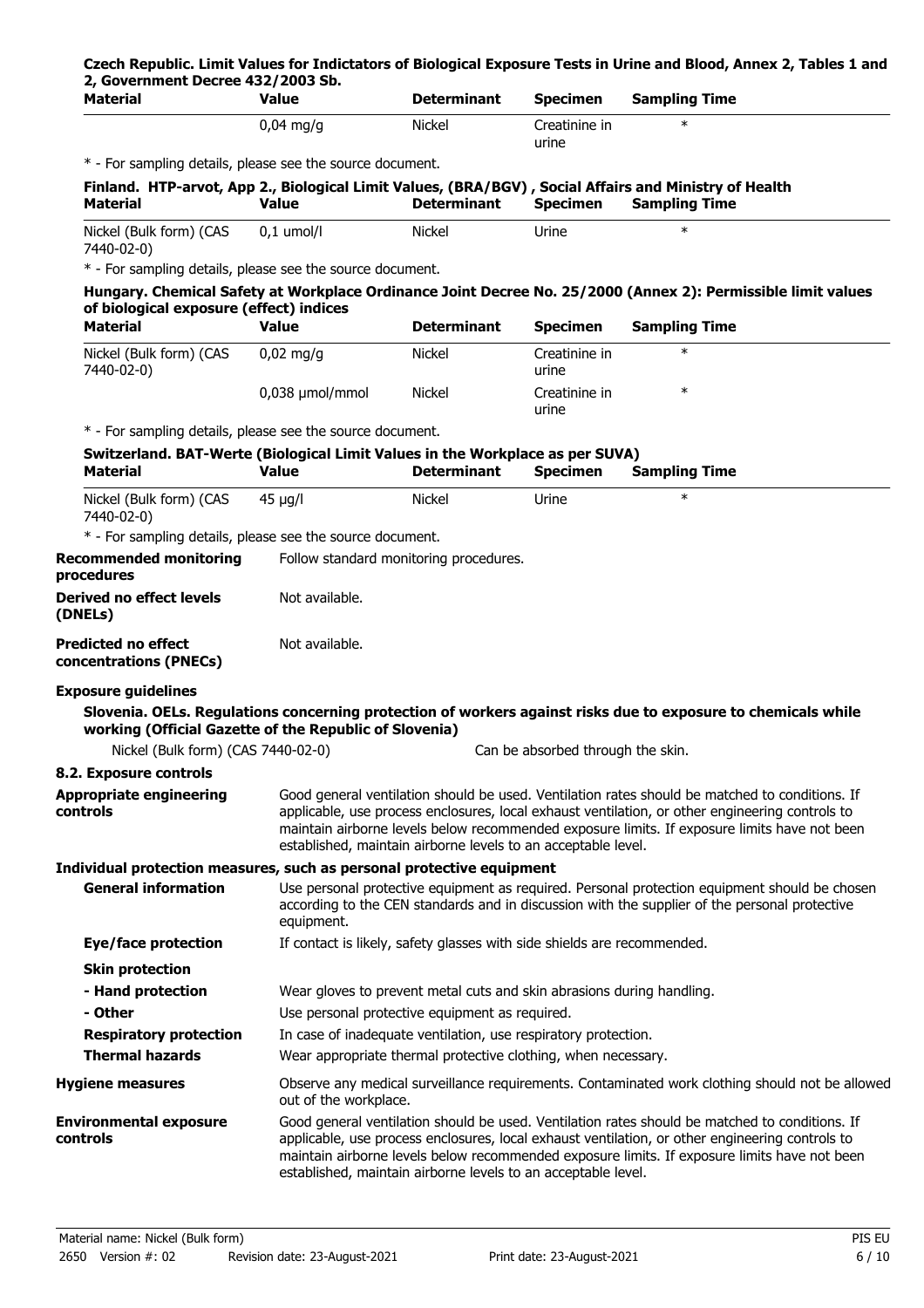# **SECTION 9: Physical and chemical properties**

# **9.1. Information on basic physical and chemical properties**

| <b>Appearance</b>                                  |                                     |
|----------------------------------------------------|-------------------------------------|
| <b>Physical state</b>                              | Solid.                              |
| <b>Form</b>                                        | Solid.                              |
| Colour                                             | Grey metallic.                      |
| Odour                                              | None.                               |
| <b>Odour threshold</b>                             | Not applicable.                     |
| рH                                                 | Not applicable.                     |
| <b>Melting point/freezing point</b>                | 1455 °C (2651 °F) / Not applicable. |
| <b>Initial boiling point and</b><br>boiling range  | Not applicable.                     |
| <b>Flash point</b>                                 | Not applicable.                     |
| <b>Evaporation rate</b>                            | Not applicable.                     |
| <b>Flammability (solid, gas)</b>                   | None known.                         |
| Upper/lower flammability or explosive limits       |                                     |
| <b>Explosive limit - lower (</b><br>%)             | Not applicable.                     |
| <b>Explosive limit - upper</b><br>(%)              | Not applicable.                     |
| <b>Explosive limit - upper (</b><br>%) temperature | Not applicable. Not applicable.     |
| <b>Vapour pressure</b>                             | Not available.                      |
| <b>Vapour density</b>                              | Not applicable. Not applicable.     |
| <b>Relative density</b>                            | Not applicable.                     |
| Solubility(ies)                                    |                                     |
| Solubility (water)                                 | Insoluble.                          |
| <b>Partition coefficient</b><br>(n-octanol/water)  | Not applicable.<br>Not applicable.  |
| <b>Auto-ignition temperature</b>                   | Not applicable.                     |
| <b>Decomposition temperature</b>                   | Not applicable.                     |
| <b>Viscosity</b>                                   | Not applicable.                     |
| <b>Explosive properties</b>                        | Not explosive.                      |
| <b>Oxidising properties</b>                        | Not oxidising.                      |
| 9.2. Other information                             |                                     |
| <b>Density</b>                                     | 8,91 g/cm3 estimated                |
| <b>Molecular formula</b>                           | Ni                                  |
| <b>Molecular weight</b>                            | 58,69 g/mol                         |
| <b>SECTION 10: Stability and reactivity</b>        |                                     |

| The product is stable and non-reactive under normal conditions of use, storage and transport.                              |
|----------------------------------------------------------------------------------------------------------------------------|
| Material is stable under normal conditions.                                                                                |
| No dangerous reaction known under conditions of normal use.                                                                |
| Keep away from heat, hot surfaces, sparks, open flames and other ignition sources. Contact with<br>incompatible materials. |
| Strong acids.                                                                                                              |
| No hazardous decomposition products are known.                                                                             |
|                                                                                                                            |

# **SECTION 11: Toxicological information**

| <b>General information</b>               | Occupational exposure to the substance or mixture may cause adverse effects. |  |
|------------------------------------------|------------------------------------------------------------------------------|--|
| Information on likely routes of exposure |                                                                              |  |
| <b>Inhalation</b>                        | Prolonged inhalation may be harmful.                                         |  |
| <b>Skin contact</b>                      | May cause an allergic skin reaction.                                         |  |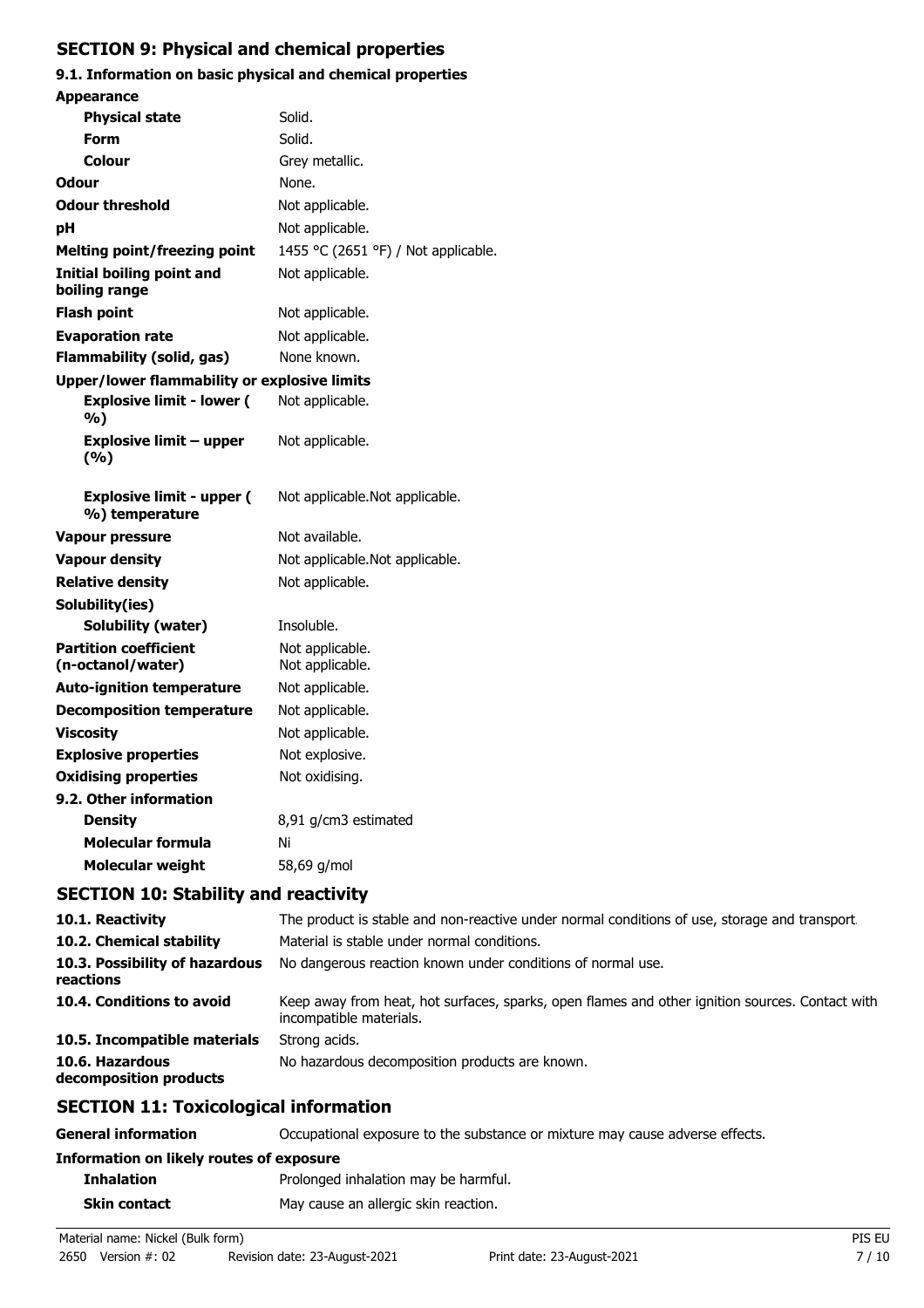| Eye contact                                                                                  | Not likely, due to the form of the product.                                                                   |                                                         |                                                                              |                                                                                                               |
|----------------------------------------------------------------------------------------------|---------------------------------------------------------------------------------------------------------------|---------------------------------------------------------|------------------------------------------------------------------------------|---------------------------------------------------------------------------------------------------------------|
| <b>Ingestion</b>                                                                             | Expected to be a low ingestion hazard.                                                                        |                                                         |                                                                              |                                                                                                               |
| <b>Symptoms</b>                                                                              |                                                                                                               |                                                         |                                                                              | May cause respiratory irritation. May cause an allergic skin reaction. Dermatitis. Rash.                      |
| 11.1. Information on toxicological effects                                                   |                                                                                                               |                                                         |                                                                              |                                                                                                               |
| <b>Acute toxicity</b>                                                                        | None known.                                                                                                   |                                                         |                                                                              |                                                                                                               |
| <b>Skin corrosion/irritation</b>                                                             | May cause skin irritation.                                                                                    |                                                         |                                                                              |                                                                                                               |
| Serious eye damage/eye<br><b>irritation</b>                                                  | Not likely, due to the form of the product.                                                                   |                                                         |                                                                              |                                                                                                               |
| <b>Respiratory sensitisation</b>                                                             | Not a respiratory sensitizer.                                                                                 |                                                         |                                                                              |                                                                                                               |
| <b>Skin sensitisation</b>                                                                    |                                                                                                               | May cause an allergic skin reaction.                    |                                                                              |                                                                                                               |
| <b>Germ cell mutagenicity</b>                                                                | Not classified.                                                                                               |                                                         |                                                                              |                                                                                                               |
| Carcinogenicity                                                                              | Suspected of causing cancer.                                                                                  |                                                         |                                                                              |                                                                                                               |
| at work (as amended)<br>Not listed.                                                          |                                                                                                               |                                                         |                                                                              | Hungary. 26/2000 EüM Ordinance on protection against and preventing risk relating to exposure to carcinogens  |
| <b>IARC Monographs. Overall Evaluation of Carcinogenicity</b>                                |                                                                                                               |                                                         |                                                                              |                                                                                                               |
| Nickel (Bulk form) (CAS 7440-02-0)<br>working (Official Gazette of the Republic of Slovenia) |                                                                                                               |                                                         | 2B Possibly carcinogenic to humans.                                          | Slovenia. OELs. Regulations concerning protection of workers against risks due to exposure to chemicals while |
| Nickel (Bulk form) (CAS 7440-02-0)                                                           |                                                                                                               |                                                         | Carcinogenic, Category 2.                                                    |                                                                                                               |
| <b>Reproductive toxicity</b>                                                                 | Not classified.                                                                                               |                                                         |                                                                              |                                                                                                               |
| <b>Specific target organ toxicity</b><br>- single exposure                                   | Not classified.                                                                                               |                                                         |                                                                              |                                                                                                               |
| <b>Specific target organ toxicity</b><br>- repeated exposure                                 |                                                                                                               |                                                         | May cause damage to organs through prolonged or repeated exposure.           |                                                                                                               |
| <b>Aspiration hazard</b>                                                                     | Not an aspiration hazard.                                                                                     |                                                         |                                                                              |                                                                                                               |
| <b>Mixture versus substance</b><br>information                                               | No information available.                                                                                     |                                                         |                                                                              |                                                                                                               |
| <b>Other information</b>                                                                     | Not available.                                                                                                |                                                         |                                                                              |                                                                                                               |
| <b>SECTION 12: Ecological information</b>                                                    |                                                                                                               |                                                         |                                                                              |                                                                                                               |
| 12.1. Toxicity                                                                               | Based on available data, the classification criteria are not met for hazardous to the aguatic<br>environment. |                                                         |                                                                              |                                                                                                               |
| <b>Product</b>                                                                               |                                                                                                               | <b>Species</b>                                          |                                                                              | <b>Test Results</b>                                                                                           |
| Nickel (Bulk form) (CAS 7440-02-0)                                                           |                                                                                                               |                                                         |                                                                              |                                                                                                               |
| <b>Aquatic</b>                                                                               |                                                                                                               |                                                         |                                                                              |                                                                                                               |
| Acute                                                                                        |                                                                                                               |                                                         |                                                                              |                                                                                                               |
| Crustacea                                                                                    | <b>EC50</b>                                                                                                   | Water flea (Daphnia magna)                              |                                                                              | 1 mg/l, 48 hours                                                                                              |
| Fish                                                                                         | LC50                                                                                                          | Rainbow trout, donaldson trout<br>(Oncorhynchus mykiss) |                                                                              | $0,06$ mg/l, 4 days                                                                                           |
| 12.2. Persistence and<br>degradability                                                       |                                                                                                               |                                                         | No data is available on the degradability of any ingredients in the mixture. |                                                                                                               |

| potential                                                 |                                                                                                                                                                                            |
|-----------------------------------------------------------|--------------------------------------------------------------------------------------------------------------------------------------------------------------------------------------------|
| <b>Partition coefficient</b><br>n-octanol/water (log Kow) | Not applicable.                                                                                                                                                                            |
| <b>Bioconcentration factor (BCF)</b>                      | Not available.                                                                                                                                                                             |
| 12.4. Mobility in soil                                    | No data available.                                                                                                                                                                         |
| 12.5. Results of PBT and<br>vPvB assessment               | Not a PBT or vPvB substance or mixture.                                                                                                                                                    |
| 12.6. Other adverse effects                               | No other adverse environmental effects (e.g. ozone depletion, photochemical ozone creation<br>potential, endocrine disruption, global warming potential) are expected from this component. |
| 12.7. Additional information                              |                                                                                                                                                                                            |

# **Estonia Dangerous substances in soil Data**

Nickel (Bulk form) (CAS 7440-02-0) Nickel (Ni) 150 mg/kg

**12.3. Bioaccumulative** No data available.

Nickel (Ni) 50 mg/kg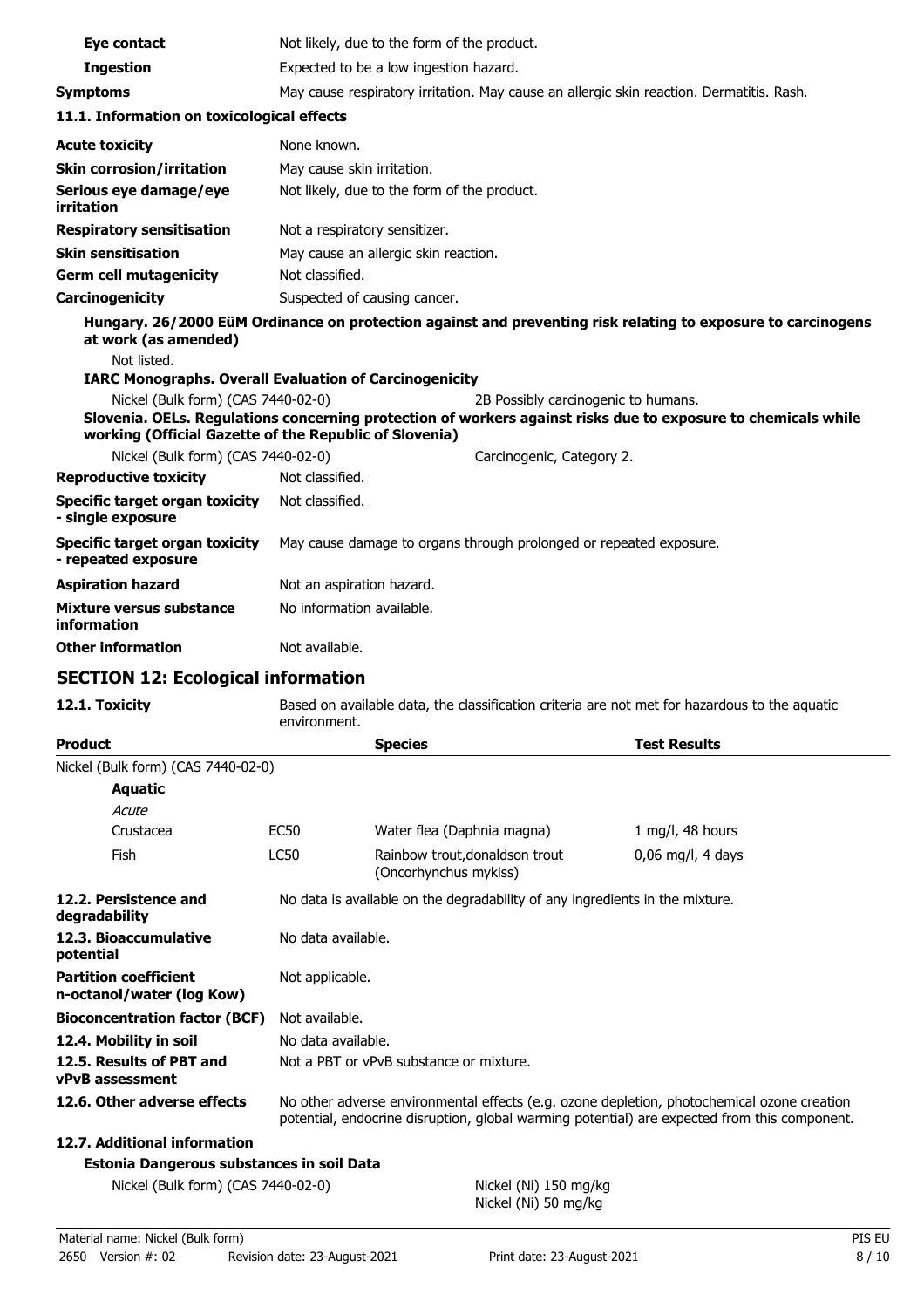# **SECTION 13: Disposal considerations**

## **13.1. Waste treatment methods**

| <b>Residual waste</b>                                                | Dispose of in accordance with local regulations. Empty containers or liners may retain some product<br>residues. This material and its container must be disposed of in a safe manner (see: Disposal<br>instructions).                                |
|----------------------------------------------------------------------|-------------------------------------------------------------------------------------------------------------------------------------------------------------------------------------------------------------------------------------------------------|
| <b>Contaminated packaging</b>                                        | Since emptied containers may retain product residue, follow label warnings even after container is<br>emptied. Empty containers should be taken to an approved waste handling site for recycling or<br>disposal.                                      |
| EU waste code                                                        | The Waste code should be assigned in discussion between the user, the producer and the waste<br>disposal company.                                                                                                                                     |
| <b>Disposal</b><br>methods/information<br><b>Special precautions</b> | Collect and reclaim or dispose in sealed containers at licensed waste disposal site. Dispose of<br>contents/container in accordance with local/regional/national/international regulations.<br>Dispose in accordance with all applicable regulations. |
|                                                                      |                                                                                                                                                                                                                                                       |

## **SECTION 14: Transport information**

## **ADR**

14.1. - 14.6.: Not regulated as dangerous goods.

## **RID**

14.1. - 14.6.: Not regulated as dangerous goods.

## **ADN**

14.1. - 14.6.: Not regulated as dangerous goods.

## **IATA**

14.1. - 14.6.: Not regulated as dangerous goods.

#### **IMDG**

14.1. - 14.6.: Not regulated as dangerous goods.

## **SECTION 15: Regulatory information**

## **15.1. Safety, health and environmental regulations/legislation specific for the substance or mixture**

## **EU regulations**

**Regulation (EC) No. 1005/2009 on substances that deplete the ozone layer, Annex I and II, as amended** Not listed.

**Regulation (EU) 2019/1021 On persistent organic pollutants (recast), as amended**

Not listed.

**Regulation (EU) No. 649/2012 concerning the export and import of dangerous chemicals, Annex I, Part 1 as amended**

Not listed.

**Regulation (EU) No. 649/2012 concerning the export and import of dangerous chemicals, Annex I, Part 2 as amended**

Not listed.

**Regulation (EU) No. 649/2012 concerning the export and import of dangerous chemicals, Annex I, Part 3 as amended**

Not listed.

**Regulation (EU) No. 649/2012 concerning the export and import of dangerous chemicals, Annex V as amended** Not listed.

**Regulation (EC) No. 166/2006 Annex II Pollutant Release and Transfer Registry, as amended** Nickel (Bulk form) (CAS 7440-02-0)

**Regulation (EC) No. 1907/2006, REACH Article 59(10) Candidate List as currently published by ECHA** Not listed.

## **Authorisations**

**Regulation (EC) No. 1907/2006, REACH Annex XIV Substances subject to authorization, as amended** Not listed.

## **Restrictions on use**

**Regulation (EC) No. 1907/2006, REACH Annex XVII Substances subject to restriction on marketing and use as amended**

Nickel (Bulk form) (CAS 7440-02-0)

**Directive 2004/37/EC: on the protection of workers from the risks related to exposure to carcinogens and mutagens at work, as amended.**

Not listed.